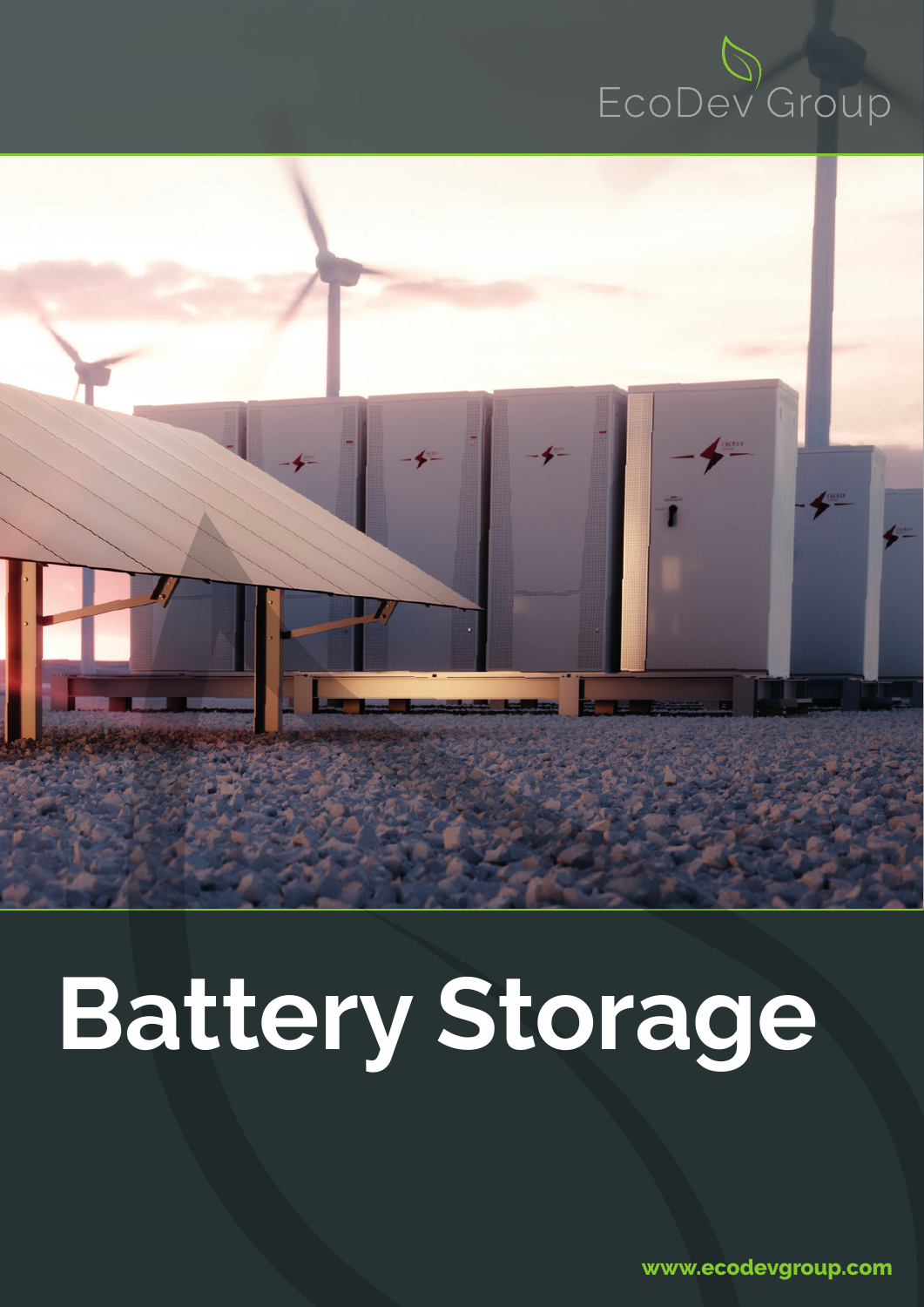## **Joining the energy storage revolution**

**EcoDev Group Ltd (EcoDev) is ready to guide our customers into the exciting new world of energy storage using utility scale batteries and how this can be a very valuable source of revenues with limited land take and no environmental impact. The offer outlined here requires no investment from you whatsoever.**

#### **Background**

Battery storage at utility scale involves large number of batteries typically housed in containers. The battery type used currently is lithium ion in the same form (LFP - LiFePO. 4) as used in Electric Vehicles. These offer a high energy density and are very reliable.

A key factor in understanding battery is the storage capacity. Unlike solar or gas generators, batteries need to be charged from the grid and then discharge back to the grid. The level of storage is defined in hours and the typical maximum power is rated in MW (Mega Watts). 1 MW for one hours is a MWh where a MWh is 1000 units (kWh) of electricity. A typical UK house uses 3,000 kWh per annum.

A typical battery storage system would have a grid connection of 20MW and storage for two hours. So this would be a system storage size of 40MWh.

The battery is charged up when power is plentiful (say from renewables or when power demand during the day is low) and then exported back to the grid at times of peak demand (eg evenings).

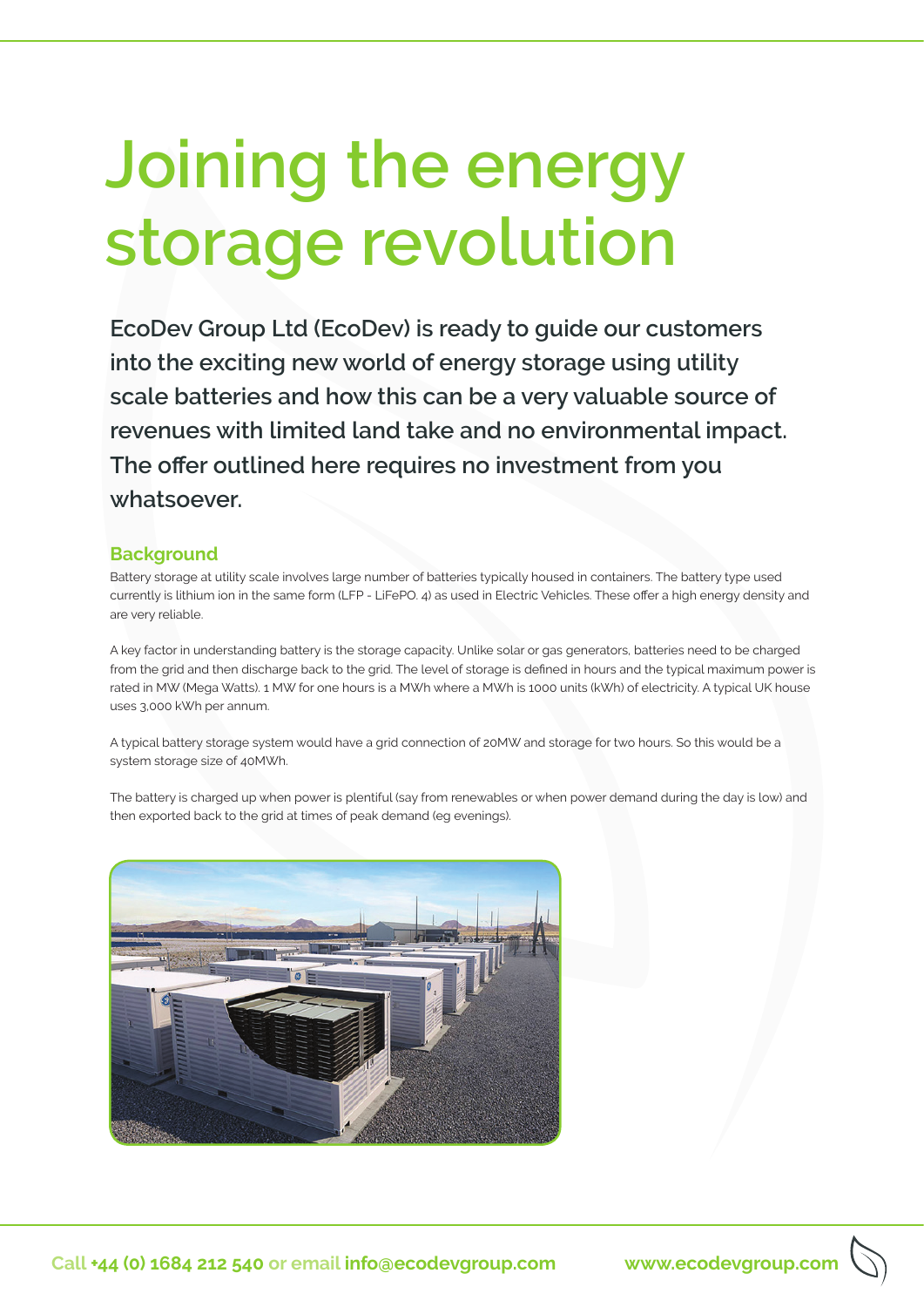

With the move to ever more renewables an issue arises when this source of power is reduced such as night time for solar and periods of settled weather for wind. This can lead to stability problems (frequency effects) as well as energy supply shortages. Batteries play an important role in helping moderate these effects and stop blackouts from occurring.

Battery storage can also be co-located with solar PV. Here the same grid connection is used and during times of high production from the solar the batteries can be charged directly.

The space needed for battery storage is relatively modest. For the typical 20MW/40MWh above this will need approximately ¼ acre. While the storage itself is silent, cooling is needed to keep the batteries at their correct operating temperatures so some noise, be this modest, is inevitable.

While in theory any scale of storage is possible we see a sensible limit currently of 50MW/300MWh (so 50MW grid with 6 hours storage). This would require approximately 2 acres.

#### **Why EcoDev?**

EcoDev prides itself in offering a fare and open deal to land owners. Our approach is not predatory nor do we seek to obtain exclusivity during our initial studies - only when we are at the point of incurring significant project development costs (eg grid and planning applications). All reasonable legal fees are covered so our customers incur no costs whatsoever.

We present a clear model showing the potential revenues from an installation and explain clearly the timetable to be expected and the protections in place for the landowner right through to the end of the project life.

We can support both battery storage and solar PV.